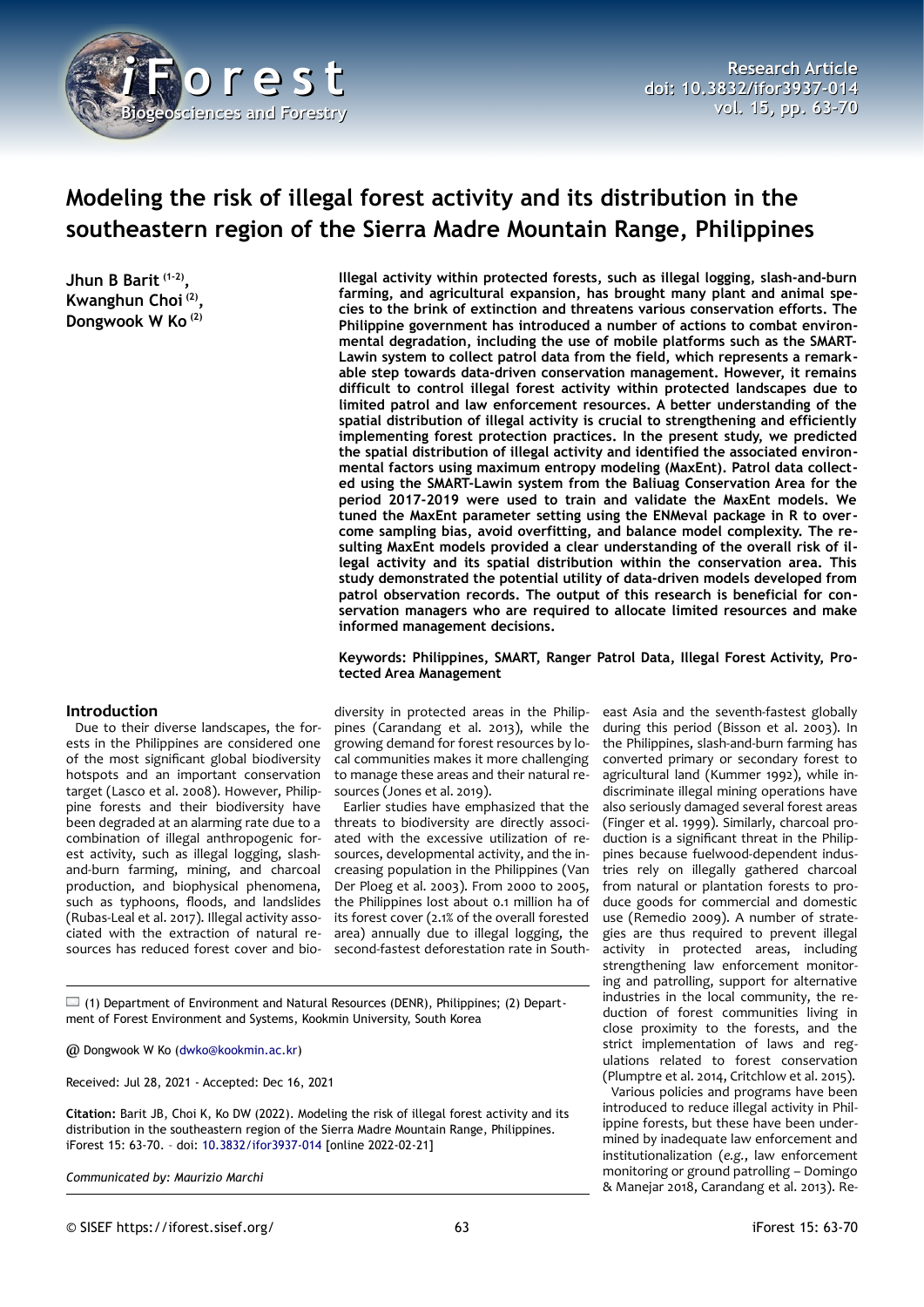cently, the Philippine government has sought to protect the remaining forest cover through ground patrolling and law enforcement activity using the Spatial Monitoring and Reporting Tool (SMART). The Department of Environment and Natural Resources (DENR), in partnership with the United States Agency for International Development (USAID), has developed the SMART-Lawin Forest and Biodiversity Protection System (hereafter, SMART-Lawin system). Through ground patrolling, this system efficiently gathers information on forest conditions, threats to the environment (*i.e.*, illegal activity), and indicator species of forest health using cutting-edge technology. The SMART-Lawin system can be employed to track illegal forest activity and locate their hotspots of illegal activity within protected areas, thus allowing timely, informed decisions to be made based on the rapid transmission of data. The primary purpose of this system is to establish appropriate strategies that maximize patrol effectiveness in deterring illegal forest activity.

Previous research on illegal forest activity has mainly focused on a single specific activity, for instance, illegal logging (Van Der Ploeg et al. 2011), the illegal hunting and gathering of wildlife resources (Minter et al. 2014), and charcoal production (Geronimo et al. 2016). These studies have been useful in that they provide relevant information on the extent and intensity of an illegal activity within the conservation area and how it has changed over time. However, most of these studies have not pro-

vided a comprehensive spatial analysis of a wide range of illegal forest activity, instead focusing only on the accurate assessment of the dynamics of a specific illegal activity (Critchlow et al. 2015).

Conservation area managers require information on the potential risk and spatial distribution of illegal forest activity within a protected area in order to devise optimal management strategies with limited resources. Several studies have attempted to predict the spatial distribution of illegal activity using Bayesian spatially explicit occupancy models (Critchlow et al. 2015) and maximum entropy (MaxEnt) models (Plumptre et al. 2014, Denninger Snyder et al. 2019). The MaxEnt approach has been employed in many studies to examine spatial patterns of the risk of illegal forest activity within various national parks (Plumptre et al. 2014, Denninger Snyder et al. 2019). These studies have found that the lack of manpower, logistic and financial resources, and extensive patrol coverage hinder the effective patrolling/monitoring of forest resources. The accurate assessment and modeling of the spatial distribution of the potential risk of illegal activity is thus necessary to strengthen forest protection and effectively and efficiently manage individual conservation areas.

In the Sierra Madre Mountain Range (SMMR), ranger patrol activity has generated large volumes of data in the SMART-Lawin system. However, few attempts have been made to utilize this crucial data to better allocate resources for efficient and strategic patrolling. The ranger patrol

<span id="page-1-0"></span>

data generated using the SMART-Lawin system can be used to identify the risk and potential locations of illegal activity within a landscape and analyze the spatial relationship between this distribution and various environmental and infrastructure variables, such as the elevation, slope, wetness, land cover, and proximity to rivers, roads, and villages (Keane et al. 2011, Plumptre et al. 2014, Critchlow et al. 2015, 2017, Denninger Snyder et al. 2019).

In this study, we used MaxEnt models to predict the spatial patterns of illegal forest activity and identify environmental and human drivers that are likely to influence this activity in the SMMR. An advantage of the MaxEnt approach is that it only requires presence data for an item of interest, while other approaches require both presence and absence data to identify spatial patterns. MaxEnt models substitute absence data with randomly generated background data, which is particularly useful for predicting the spatial distribution of a species due to the difficulties associated with obtaining absence data (Elith & Leathwick 2009, Torres et al. 2016, Muscarella et al. 2017, Zhang et al. 2018, Tumaneng et al. 2019). We then used the results to recommend improvements in the patrol strategy for the region.

In summary, the main objectives of the present study were: (i) to develop MaxEnt models for illegal forest activity within the SMMR utilizing ranger patrol data collected *via* the SMART-Lawin system to understand the spatial patterns of this activity; (ii) to identify significant environmental variables that determine the distribution of illegal forest activity; and (iii) to assess the risk of illegal forest activity in this region and thus determine the patrol coverage that is required and improve the general patrol strategy for the conservation area.

# **Materials and methods**

#### *Study area*

The SMMR is the longest mountain range in the Philippines and is surrounded by nine provinces: Isabela, Nueva Vizcaya, Cagayan, Quirino, Nueva Ecija, Aurora, Bulacan, Rizal, and Quezon (Van Der Ploeg et al. 2003). It is home to 240 bird species including the Philippine eagle (*Pithecophaga jefferyi*) and the endemic Isabela oriole (*Oriolus isabellae* – Mallari & Jensen 1993). A considerable number of commercially significant but severely threatened tree species are also found in the conservation area, including members of the dipterocarp family such as *Shorea* spp. and *Hopea* spp. (Torres et al. 2016). This region is dominated by the Dumagat ethnic group (62%), and all of the residents in the area are dependent on natural resources for their livelihoods (DENR 2015).

We selected the Baliuag Conservation Area (BCA) in Bulacan, which is in the southeastern region of the SMMR, as our study area ([Fig. 1](#page-1-0)). The total coverage of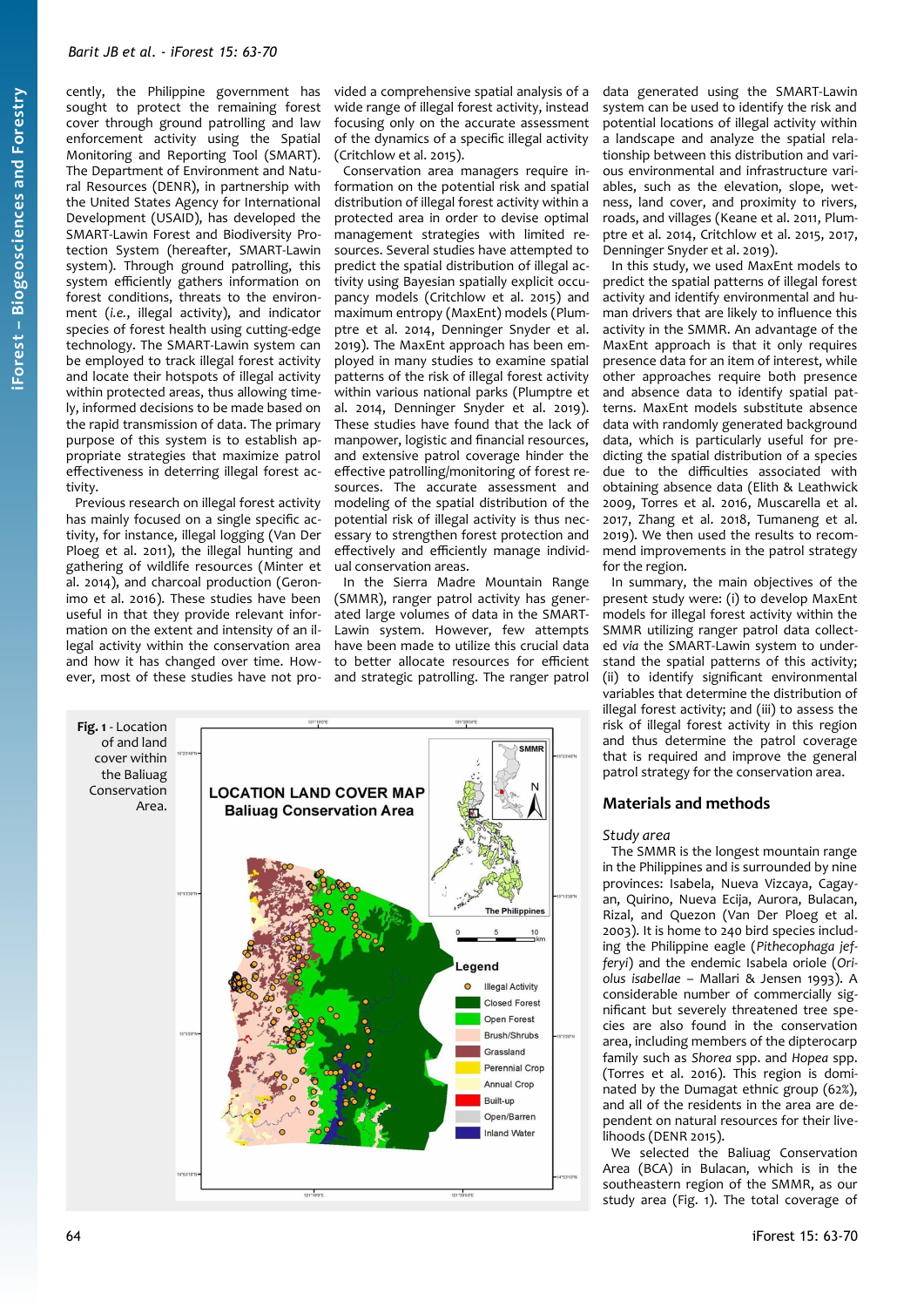the BCA is approximately 90,448 ha, which includes closed forest (34,849 ha), open forest (18,531 ha), and non-forest (37,069 ha) areas (DENR-FMB 2018). The BCA comprises three protected areas, the Angat Watershed Forest Reserve, Biak-na-Bato National Park, and Doña Remedios Watershed, which are designated for protection and conservation (DENR-PAWB 2009, DEN-R-FMB 2018). The entire BCA is a vital source of fresh water for irrigation and industrial purposes (*e.g.*, hydroelectric power generation) and serves as a critical ecological corridor within the SMMR.

#### *Data collection*

Currently, the BCA is managed by 23 forest rangers registered in the SMART-Lawin system, though only 18 members regularly join the patrols. These forest rangers are grouped into four teams, each in charge of patrolling one of the four patrol sectors over an average distance of 6 km. Each team conducts three patrols a month on average (8 h per patrol). With the aid of the SMART-Lawin system, the forest rangers recorded 3554 observations (approximately 1184 per year) within the BCA over the three years from 2017 to 2019.

We obtained data for the occurrence of illegal activity over the entire BCA from the SMART-Lawin system for the period of January 2017 to December 2019, which were collected by the forest rangers during their patrols. The spatial data were recorded in the SMART-Lawin database using Cyber-Tracker, an open-source mobile application (USAID/B+WISER 2018).

We converted the occurrence data for illegal forest activity into spatial point data and then categorized these points into three categories: agricultural expansion, infrastructure expansion, and forest product extraction. We removed unwanted presence records that could influence the probability distribution of the models based on three criteria: (i) the point location was outside the study area; (ii) the records were duplicated (*i.e.*, same date and coordinates); and (iii) thinning of the data was possible (*i.e.*, only retaining one occurrence point per grid pixel). The final dataset consisted of 259 occurrence records, with 65, 147, and 47 occurrences of agricultural expansion, infrastructure expansion, and forest product extraction, respectively. These were used to model the distribution of the illegal activity categories.

## *Environmental predictors*

Seven environmental variables at a 30  $\times$ 30 m resolution (elevation, slope, wetness, land cover, and distance from roads, rivers, and settlements – [Tab. 1\)](#page-2-0) were used as potential predictors of illegal forest activity (Plumptre et al. 2014, Critchlow et al. 2015, 2017, Denninger Snyder et al. 2019). All spatial data were processed for input into the Ecological Niche Model Evaluation (ENMeval) v. 0.3.0 package (Muscarella et al. 2014) in R v. 3.5.1 (R Core Team 2020). The <span id="page-2-0"></span>**Tab. 1** - Summary of the environmental variables used in this study. (1): ASTER-Global Digital Elevation Model (GDEM) 30 m of NASA; (2): derived from the DEM; (3): [http://](http://www.geofabrik.de/) [www.geofabrik.de](http://www.geofabrik.de/); (4): National Mapping Resources Information Authority / Forest Management Bureau.

| Variable   | Variable Unit                                                                                                   | Purpose                                                                                                                                           | Source |
|------------|-----------------------------------------------------------------------------------------------------------------|---------------------------------------------------------------------------------------------------------------------------------------------------|--------|
| Elevation  | Meters above sea level                                                                                          | Accessibility: high elevations can be<br>difficult to access and detect illegal<br>activity                                                       | (1)    |
| Slope      | Slope of the terrain,<br>percent                                                                                | Accessibility: terrain with steep slopes<br>can be difficult to access                                                                            | (2)    |
| Road       | Distance in meters to<br>the nearest road<br>(Euclidean distance)                                               | Accessibility: roads facilitate access to a<br>conservation area, leading to an increase<br>in detection risk                                     | (3)    |
| River      | Distance in meters to<br>the nearest river<br>(Euclidean distance)                                              | Accessibility: riverbanks or streambeds<br>areas provide access for illegal activity<br>and denser vegetation suitable for illegal<br>settlements | (3)    |
| Settlement | Distance in meters to<br>the nearest settlement<br>(Euclidean distance)                                         | Accessibility: most accessible areas if the<br>(permanent/temporary)<br>settlements are in close proximity to the<br>conservation area            | (3)    |
| Land cover | Generalized categories<br>for Philippine land cover<br>classification (i.e closed<br>forest, open forest, etc.) | Availability of resources: areas of intact<br>forest cover provide more available<br>resources and suitable habitat for wildlife                  | (4)    |
| wetness    | Topographic Index of soil moisture                                                                              | Availability of resources: high wetness<br>and close proximity to water are<br>associated with a high animal density                              | (2)    |

variance inflation factor (VIF) was used to test the multicollinearity of the predictors; any predictor with a VIF greater than 5 was removed from further analysis (Hair et al. 2014).

## *Model tuning and processing*

We optimized the models used to identify the spatial distribution of illegal forest activity using ENMeval. Though MaxEnt models are known to be a useful and robust approach to spatial prediction (Elith et al. 2006, Phillips et al. 2006), overfitting, complexity, and bias are common issues, and these can be effectively addressed in ENMeval (Radosavljevic & Anderson 2014, Merow et al. 2013). We investigated the optimal parameter settings, particularly the regularization multiplier (RM) and feature classes (FCs), to overcome these issues. For MaxEnt modeling and validation, we used 80% of the presence data as training data and the remaining 20% for testing to determine the distribution of illegal activity and the accuracy of each model.

Initially, we identified the optimal combination of FCs and the RM for the three illegal forest activity categories using ENMeval, which generates a series of MaxEnt model candidates for particular parameter settings. There were six FCs (L, LQ, H, LQH, LQHP, and LQHPT), where L, Q, H, P, and T represent linear, quadratic, hinge, product, and threshold features, respectively, and we tested RM values of 0.5, 1, 1.5, 2, 2.5, 3, 3.5, and 4. The parameters used for the MaxEnt models are summarized in [Tab. 2.](#page-3-0) The optimal models were selected using the corrected delta-Akaike information criterion (ΔAICc), with priority given to those with an ΔAICc < 2 as the best model for each illegal activity category. We then used the area under the receiver operating curve ( $AUC_{TEST}$ ) to select the most appropriate model from among the competitive alternatives (Denninger Snyder et al. 2019).

Applying the optimized FC and RM, we built MaxEnt models to predict the spatial distribution patterns of the illegal activity categories. Based on the results, we generated predictive maps and analyzed the influence of environmental covariates, obtained evaluation metrics, and evaluated the contribution of each predictor variable to the final model (Phillips et al. 2004).

# *Model evaluation*

We used *k*-fold cross-validation to evaluate the model by partitioning the occurrence data into training and testing sets. MaxEnt randomly partitions training and testing sets based on user-defined *k* values, which can inflate model performance metrics due to spatial autocorrelation (Radosavljevic & Anderson 2014). To avoid overfitting, we partitioned illegal activity occurrence and background points into four sets (coarse-grained and fine-grained) using the "checkerboard2" partitioning scheme (Denninger Snyder et al. 2019, Muscarella et al. 2014). The  $AUC_{TEST}$  (Elith et al. 2011) and true skill statistic (TSS – Allouche et al. 2006) were used to assess the performance of the final models for each illegal activity category.

The AUC is a strong independent thresh-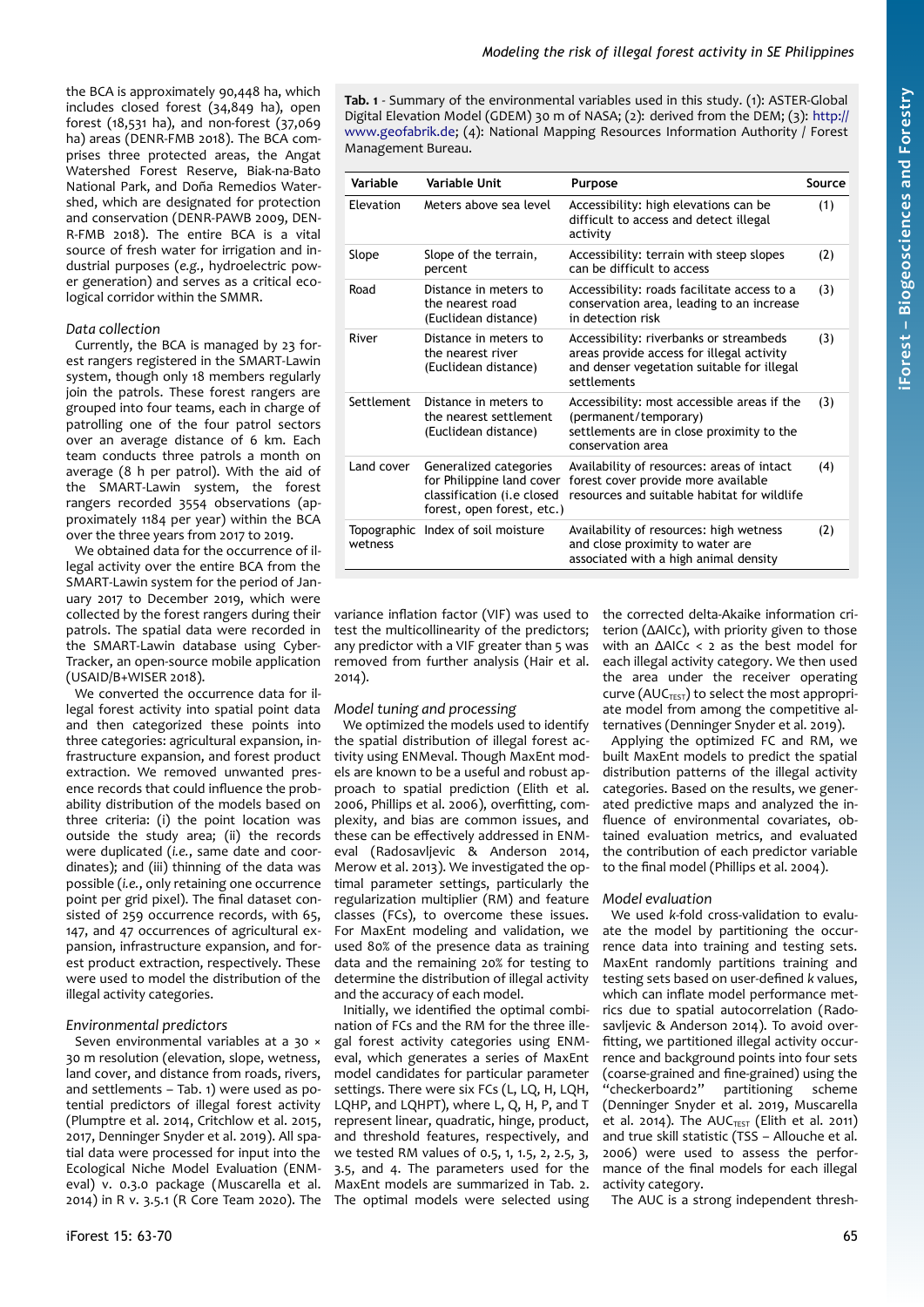<span id="page-3-0"></span>**Tab. 2** - List of significant MaxEnt parameters used to fine-tune the models for each illegal activity category. (\*): FC and RM parameters are the output of the ENMeval tuning process.

| MaxEnt<br>Parameter                    | Selection                                                                          | MaxEnt<br><b>Default</b> | Tuned Model<br><b>Parameters</b>                                                                       |
|----------------------------------------|------------------------------------------------------------------------------------|--------------------------|--------------------------------------------------------------------------------------------------------|
| Feature class (FC)                     | Linear $(L)$<br>Quadratic (Q)<br>Product (P)<br>Threshold (T)<br>Hinge (H)<br>Auto | Auto:<br>LQH             | *Agricultural Expansion = LQHPT<br>*Infrastructure Expansion = LQHP<br>*Forest Product Extraction = LO |
| Regularization<br>multiplier (RM)      | Number $>=0.5$ in<br>steps of 0.5                                                  | 1.0                      | *Agricultural Expansion = 2.5<br>*Infrastructure expansion = 1<br>*Forest Product Extraction = 1.5     |
| Maximum number of<br>background points | Number                                                                             | 10,000                   | 20,000                                                                                                 |
| Maximum iterations                     | Number                                                                             | 500                      | 1,000                                                                                                  |
| Output format                          | Loglog, Logistic,<br>Cumulative, Raw                                               | Cloglog                  | Raw and Logistic                                                                                       |

<span id="page-3-2"></span>**Tab. 3** - MaxEnt parameter settings used in the study and the evaluation metric results. (§): selected optimal model with ΔAICc < 2 for each illegal forest activity. (- -): values were not computed because it was not considered an optimal model; (Th\*): the logistic threshold value for the 10<sup>th</sup> percentile minimum training presence.

| <b>Illegal Activity</b><br>Category | n   | <b>FC</b>    | <b>RM</b>      | <b>AAICc</b>           | Avg<br><b>AUCTEST</b> | <b>AUCTRAIN</b> | <b>TSS</b> | Th*   |
|-------------------------------------|-----|--------------|----------------|------------------------|-----------------------|-----------------|------------|-------|
| Agricultural<br>expansion           | 65  | <b>LQHPT</b> | 2.5            | 0 <sup>s</sup>         | 0.8880                | 0.9158          | 0.6130     | 0.083 |
| Infrastructure<br>expansion         | 147 | LQHP         | 1              | 0 <sup>s</sup>         | 0.8055                | 0.8594          | 0.4420     | 0.191 |
| Forest product                      | 47  | LQH          | 2.5            | 0                      | 0.6790                | --              |            |       |
| extraction                          |     | LQH          | $\overline{2}$ | 0.3589                 | 0.6788                | --              |            |       |
|                                     |     | LQ           | 1.5            | $0.5948$ <sup>\$</sup> | 0.6973                | 0.7259          | 0.2551     | 0.214 |
|                                     |     | LQ           | 2              | 1.1455                 | 0.6916                | --              |            |       |
|                                     |     | LQ           | 2.5            | 1.8373                 | 0.6849                | --              |            |       |

old value that evaluates the ability of a model to discriminate presence from absence points (*i.e.*, background points). The resulting average AUC for each model was compared and ranked. The TSS was used as an additional metric because it considers both omission and commission errors. A high AUC indicates that the model per-

forms better than random chance, and a high TSS represents the degree of agreement between the samples generated by the MaxEnt model and the background prediction model. Therefore, models with both a high AUC and a high TSS would have greater reliability and robustness.



<span id="page-3-1"></span>Fig. 2 - Importance of each predictor variable to the illegal forest activity models.

# *Spatial analysis*

We analyzed the predictive model for the spatial distribution of each illegal activity by: (i) assessing the spatial extent of each illegal activity by its coverage; and (ii) estimating the overall risk of illegal activity across the landscape. First, we assessed the potential spatial extent of each illegal activity by reclassifying the MaxEnt output of each pixel into likely and unlikely areas for the illegal activity using the  $10<sup>th</sup>$  percentile logistic threshold. Second, we assessed the overall risk of illegal activity across the landscape by summing the number of illegal activity occurrences exceeding the threshold for each pixel, as determined above; we represented the likelihood of any illegal activity taking place at a particular location with four risk levels from 0 (none risk) to 3 (high risk).

# **Results**

#### *Model selection and performance evaluation*

We developed 144 MaxEnt models (48 for each illegal activity category) for various combinations of the RM and FC (Tab. S1 in Supplmentary material). We obtained optimal parameter sets for each illegal activity according to the model selection criteria [\(Tab. 3\)](#page-3-2). We employed RM values of 2.5, 1, and 1.5, and the FC classes LQHPT, LQHP, and LQ for agricultural expansion, infrastructure expansion, and forest product extraction, respectively. The models for all categories of illegal activity with optimal parameter settings exhibited acceptable model performance (Denninger Snyder et al. 2019). The agricultural and infrastructure expansion models exhibited good performance (mean  $AUC_{TFST} = 0.88$  and 0.80, and TSS =  $0.613$  and  $0.442$ , respectively), while that of the product extraction model was relatively poor (mean  $AUC_{TFT} = 0.69$ and  $TSS = 0.26$ ).

# *Analysis of environmental predictors*

The environmental predictors differed in their impact on each illegal forest activity model, with land cover and proximity to roads and rivers having the strongest influence [\(Fig. 2](#page-3-1)). Agricultural expansion was strongly affected by elevation (36%), followed by land cover  $(32%)$  and roads  $(19%)$ . Infrastructure expansion was primarily affected by land cover (34%), roads (27%), and rivers (12%). Similarly, product extraction was substantially influenced by land cover (58%), rivers (18%), and roads (11%).

## *Potential distribution of illegal forest activity*

The predicted spatial distribution for each illegal activity category varied across the landscape ([Fig. 3](#page-4-0)). The threshold values for the presence and absence of agricultural expansion, infrastructure expansion, and forest product extraction were 0.083, 0.191, and 0.214, respectively. Forest product extraction was the most common ille-

**iForest –**

**Bio geoscie**

**nces a nd Forestry**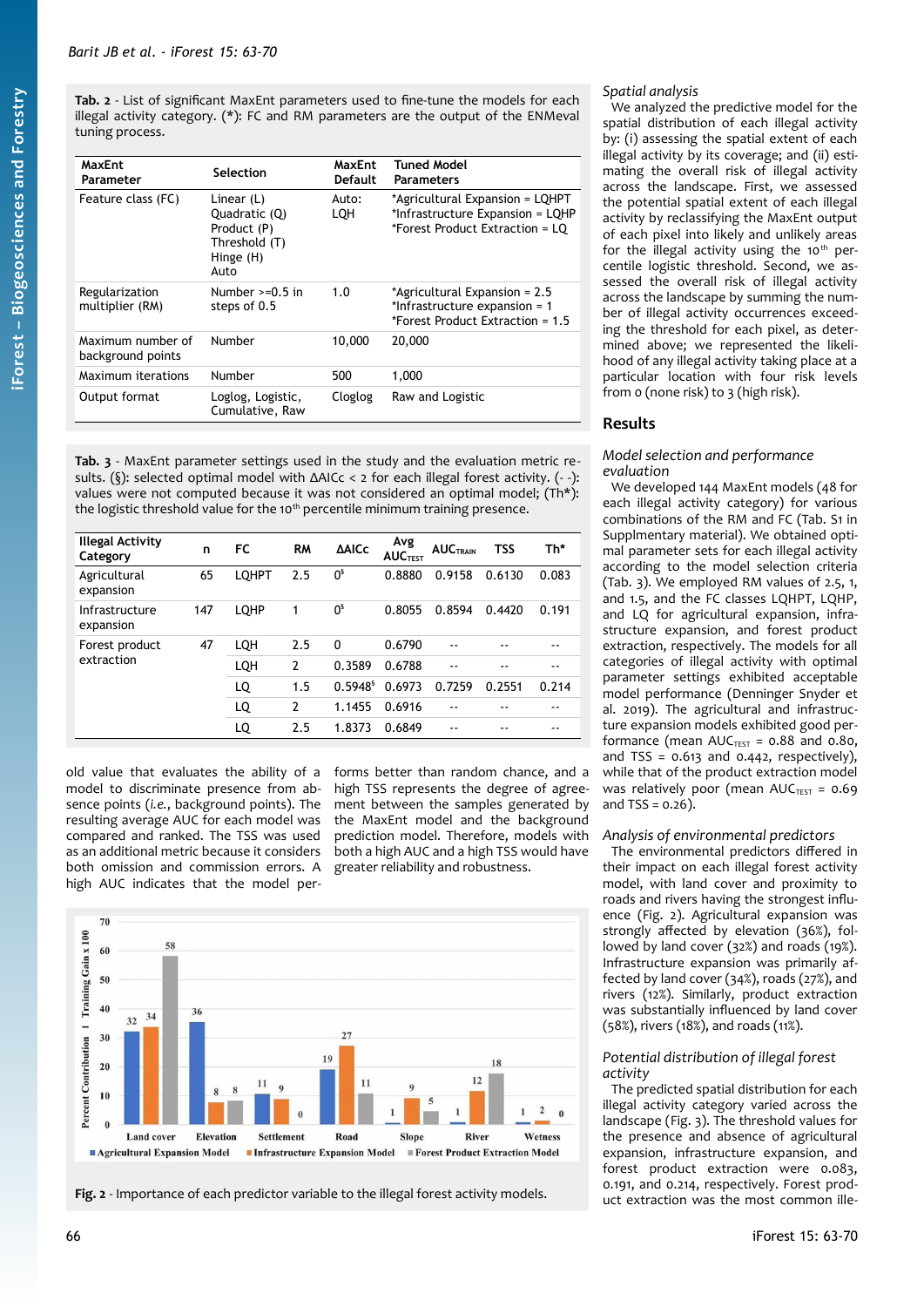gal activity across the landscape (66%), followed by infrastructure expansion (44%) and agricultural expansion (30% – [Tab. 4](#page-4-2)). Of the land cover types, brush/shrub was most likely to be damaged by illegal activity (59,007 ha), followed by open forest (28,073 ha) and grasslands (16,405 ha – [Tab. 5](#page-4-1)). The predicted model revealed that product extraction was most detrimental to open and closed forest (25,463 ha), followed by infrastructure expansion (13,901 ha) and agricultural expansion (173 ha).

The overall risk assessment, which represents the total frequency of all illegal activity occurrences, revealed that 25% of the conservation area was at high risk, 20% at moderate risk, 25% at low risk, and 30% at no risk ([Fig. 3d](#page-4-0)).

# **Discussion**

This study demonstrated a method for predicting the spatial patterns of illegal activity in Philippine forests utilizing MaxEnt models. We classified illegal activity into three categories: agricultural expansion, infrastructure expansion, and forest product extraction. Predictions of the distribution of these illegal activity categories were carried out using MaxEnt models based on seven environmental predictors (*i.e.*, elevation, slope, roads, rivers, settlements, land cover, and topographic wetness) and 259 occurrences of illegal activity obtained from the SMART-Lawin patrolling system. The optimal MaxEnt models for agricultural expansion and infrastructure expansion produced a high prediction performance, with an average  $AUC_{TEST}$  of over 0.80, higher than the model for forest product extraction (AUC<sub>TEST</sub> =  $0.697$ ). We found that the distribution and potential occurrence of illegal activity were also influenced by the sample size and their spatial extent of distribution. A higher sample size tends to increase model performance, as represented by the AUC, but the predicted coverage of each illegal activity had the opposite effect on the AUC. Because product extraction had fewer observed occurrences and its predicted coverage area was almost twice as large as the two other illegal activities, its model had a lower AUC. Further monitoring of illegal activity in forested areas using the SMART-Lawin system could help to improve the accuracy of the model.

<span id="page-4-2"></span>**Tab. 4** - Coverage of each illegal activity category predicted across the conservation area.

| <b>Illegal Activity</b><br>Category | Area<br>(ha) | Coverage<br>(%) |
|-------------------------------------|--------------|-----------------|
| Forest product<br>extraction        | 59.913       | 66              |
| Infrastructure<br>expansion         | 39.721       | 44              |
| Agricultural<br>expansion           | 27.256       | 30              |

<span id="page-4-0"></span>

According to our results, each illegal activity was affected by different environmental variables. Agricultural and infrastructure expansion demonstrated similar patterns in terms of the main environmental variables affecting the models. They were evenly affected by land cover and roads and slightly affected by the proximity of settlement areas, indicating the gradual expansion of both types of illegal activity. On the other hand, forest product extraction was mainly affected by land cover and the proximity of roads and rivers, which can be used to transport forest products.

reported a very low relationship between land cover and forest product extraction, our results revealed that land cover had a very large influence on the product extraction model. This contrast in the results could be due to a difference in the land cover types in the respective study areas. Denninger Snyder et al. (2019) conducted their study in the African savanna, where grassland is the dominant land cover type. On the other hand, our study was carried out in a region mainly covered by forests. Because trees are evenly and sparsely distributed in savanna regions, the land cover is not greatly impacted by tree logging; in-

Although Denninger Snyder et al. (2019)

<span id="page-4-1"></span>**Tab. 5** - Coverage of illegal activity categories predicted for each land cover type within the conservation area. (1): Annual crop; (2): Brush/shrubs; (3): Built-up; (4): Closed forest; (5): Grassland; (6): Inland water; (7): Open forest; (8): Open barren; (9): Perennial crop.

| <b>Illegal Activity</b>      | <b>Land Classification</b> |              |     |       |       |      |            |     | Coverage |        |
|------------------------------|----------------------------|--------------|-----|-------|-------|------|------------|-----|----------|--------|
| <b>Class</b>                 |                            | $\mathbf{2}$ | 3   | 4     | 5     | 6    | 7          | 8   | 9        | (ha)   |
| Agricultural<br>expansion    | 976                        | 19999        | 99  | 35    | 3734  | 2062 | 138        | 79  | 34       | 27256  |
| Infrastructure<br>expansion  | 1166                       | 18247        | 03  | 3405  | 3978  | 2005 | 10496      | 159 | 63       | 39722  |
| Forest product<br>extraction | 1790                       | 20761        | 15  | 8024  | 8693  |      | 2214 17439 | 471 | 07       | 59914  |
| Total (ha)                   | 3932                       | 59007        | 317 | 11464 | 16405 |      | 6281 28073 | 709 | 704      | 126892 |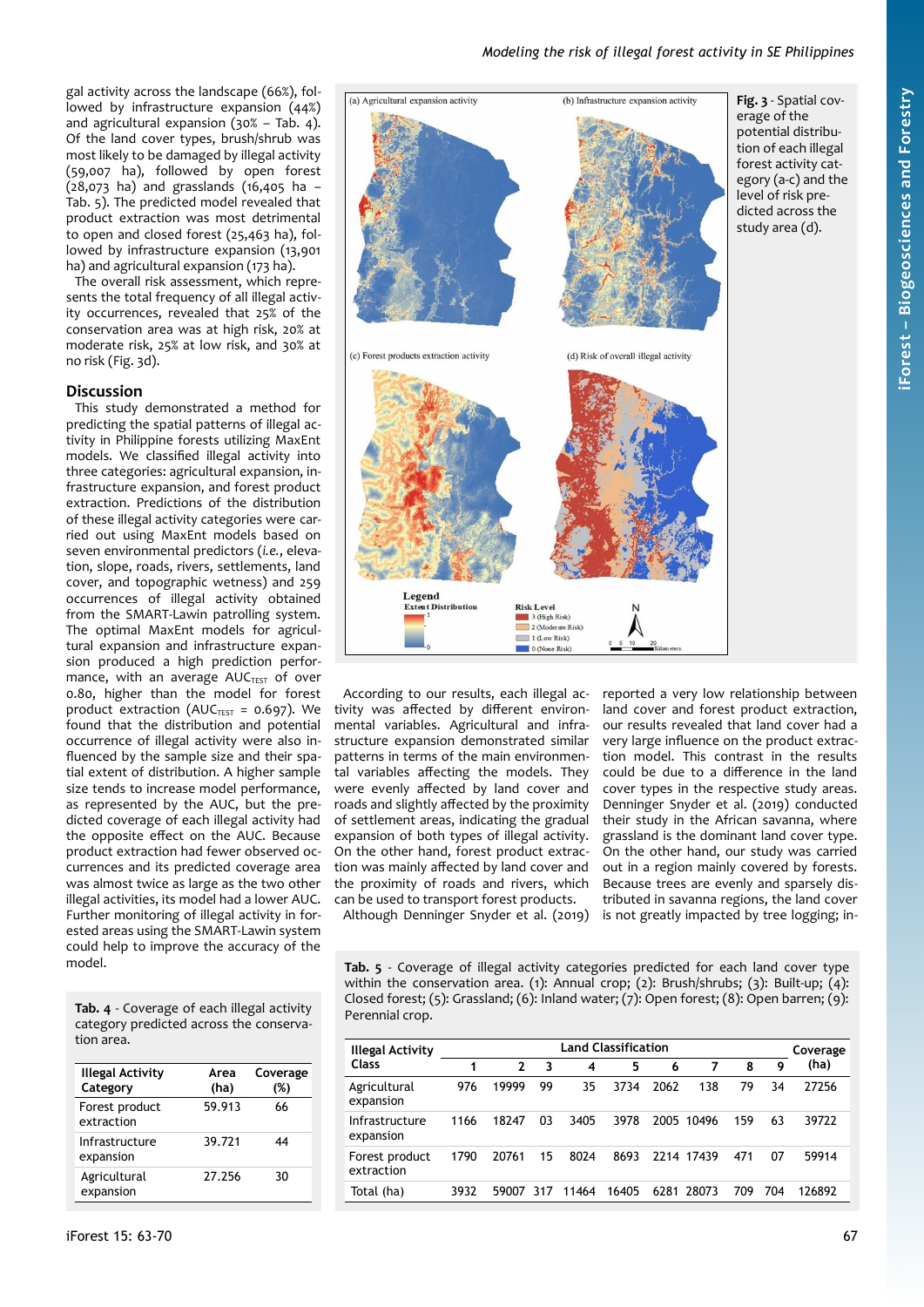stead, proximity to villages and management strategies have a greater effect on illegal activity. However, in the tropical forests in our study area, protected areas usually conserve forests. Therefore, illegal activity tends to occur at locations where it is difficult to detect but where it is easy to transport the products quickly. Therefore, forest product extraction tends to be affected by the land cover and proximity to roads and rivers.

#### *Applicability of the model*

Although the MaxEnt model is generally used to estimate the spatial distribution of a species, it has been utilized in many studies to estimate the spatial patterns of nonbiological items, such as illegal forest activity, because non-biological items are also determined by environmental factors (Liao et al. 2017, Denninger Snyder et al. 2019). Therefore, this method is widely used for developing predictive models to understand the potential distribution of illegal forest activity to assist in the efforts to manage protected areas (Denninger Snyder et al. 2019). However, it is difficult to minimize the effects of spatial autocorrelation, particularly when the occurrences of illegal activity are clustered. Therefore, this approach may work well in large conservation areas, especially when patrol efforts are systematically distributed over the entire region. In our study, identifying areas that lack patrol coverage and variables that are poorly represented and including these in future patrols will be critical to improving the modeling approach.

The modeling approach presented here also needs to include other relevant predictor variables such as (i) human and livestock density, (ii) employment and income levels, which have been linked to illegal resource use (Critchlow et al. 2015), and (iii) distance to ranger camps and patrol posts (Denninger Snyder et al. 2019). However, any rapid changes, such as the shift in the location of illegal activity hotspots occurring in response to patrolling, land-use changes, or other socio-economic reasons, may be difficult to include in the model, especially if the patrols are ground-based. A combination of low-cost and easily deployed unmanned aerial vehicles (UAVs) and high-resolution, freely available remote sensing images with SMART-Lawin data would thus be beneficial.

#### *Optimal strategy for mitigating illegal activity*

The results of this study can be used to deploy patrol teams that prioritize high-risk areas. Managers can either target the deterrence of a specific illegal activity or a combination of multiple illegal activities. However, our results are limited by the range of variables used in developing the model. According to Critchlow et al. (2015), the selection of variables plays a decisive role in the resulting distribution of predicted illegal activity. Therefore, identifying the right predictors is critical when seeking to produce accurate and reliable models. In this study, we limited our focus to seven important variables that are likely to affect the occurrence of illegal activity. We found that land cover was a crucial environmental factor that affected the spatial distribution of all three illegal activity categories. Elevation and proximity to roads and rivers were also very important to the accuracy of the model predictions. However, conservation managers are increasingly recognizing the dynamic nature of illegal activity, especially in response to patrolling or law enforcement, which is extremely difficult to include in the MaxEnt framework. On the other hand, there have been calls to focus patrolling efforts on areas with greater conservation value (Plumptre et al. 2014), so that such illegal activity would eventually shift to areas with less conservation value.

## *Improving the patrol strategy*

Our study area in the BCA is 90,448 ha in size, which is covered by four patrol teams. This means that each team is responsible for patrolling over 20,000 ha. Given the limited human and logistic resources, it is almost impossible to cover the entire area in a systematic manner. Unfortunately, this lack of conservation resources is not uncommon for most protected areas in the tropics. The large patrol coverage area and the limited budget and human resources, hinder the effective implementation of law enforcement strategies (Plumptre et al. 2014, Denninger Snyder et al. 2019).

Under these circumstances, we believe our results can be used to improve patrolling by shifting focus to three specific goals. The first should be to focus efforts on a specific illegal forest activity. In this case, the output map for the extent of the illegal activity can be used to identify the target areas for a particular illegal activity. The second goal should be detecting as many types of illegal activity as possible at once. In this case, the moderate- to highrisk areas identified in the risk assessment map can provide the best information. The third goal should be to focus on conserving and protecting the most valuable areas, such as protected areas and vulnerable areas covered with intact forest (closed/ open forest). In this case, overlaying the risk map for each illegal activity with land cover or forest maps will be useful.

## **Conclusion**

It is important for conservation area managers to identify the drivers determining the occurrence of illegal activity and the locations where it is most likely to occur within their areas of jurisdiction in order to effectively implement forest protection and law enforcement. Because there are vast areas of forest with high biodiversity in the Philippines, the optimal spatial allocation of limited patrolling resources must be carried out to effectively prevent illegal activity. The present research demonstrates the use of a data-driven response to facilitate a better understanding of an entire conservation area and to provide accurate data that can be used to make informed conservation management decisions. Applying MaxEnt models that were based on illegal activity occurrence data collected from the field using the SMART-Lawin patrolling system, we successfully identified the critical environmental drivers determining illegal activity within the study site. However, this does not mean that the seven environmental variables that we investigated are best suited for all categories of illegal activity. Future research should include significant environmental predictors that were not used in this study but that are likely to affect the occurrence of illegal activity. An improved version of the approach showcased in this study could be .<br>implemented in other priority conservation areas with wider coverage using a large sample size of illegal forest activity generated over a longer time period, allowing for more effective patrol strategies. However, it is important to note that the behavior of poachers or violators is likely to change in response to changes in patrol strategies (Keane et al. 2011, Critchlow et al. 2017). Our study has also made it possible to predict locations with a high potential for illegal activity, which is helpful for improving the patrol strategy within protected areas.

#### **Acknowledgements**

This research was supported by the National Research Foundation of Korea (NRF) grant funded by the Korea government (MSIT, no. NRF-2017R1A2B4010460), and R&D Program for Forest Science Technology (Project No. 2019150B10-21230301) funded by the Korea Forest Service (Korea Forestry Promotion Institute).

#### **List of Abbreviations**

The following abbeviations have been used along the paper:

- AICc: Corrected Akaike Information Criterion;
- ΔAIC<sub>c</sub>: Corrected Delta Akaike Information Criterion;
- ASCII: American Standard Code II;
- ASTER: Advanced Spaceborne Thermal Emission and Reflection Radiometer;
- AUC: Area Under the Curve;
- AUC<sub>TEST</sub>: Area Under the Curve for the Test Dataset;
- BCA: Baliuag Conservation Area;
- DEM: Digital Elevation Model;
- ENMeval: Ecological Niche Model Evaluation;
- FC: Feature Classes;
- FCA: Forest Conservation Area;
- FMB: Forest Management Bureau;
- MaxEnt: Maximum Entropy;
- RM: Regularization Multiplier;
- SMART: Spatial Monitoring and Reporting Tool:
- SMART-Lawin: Lawin Forest and Biodiver-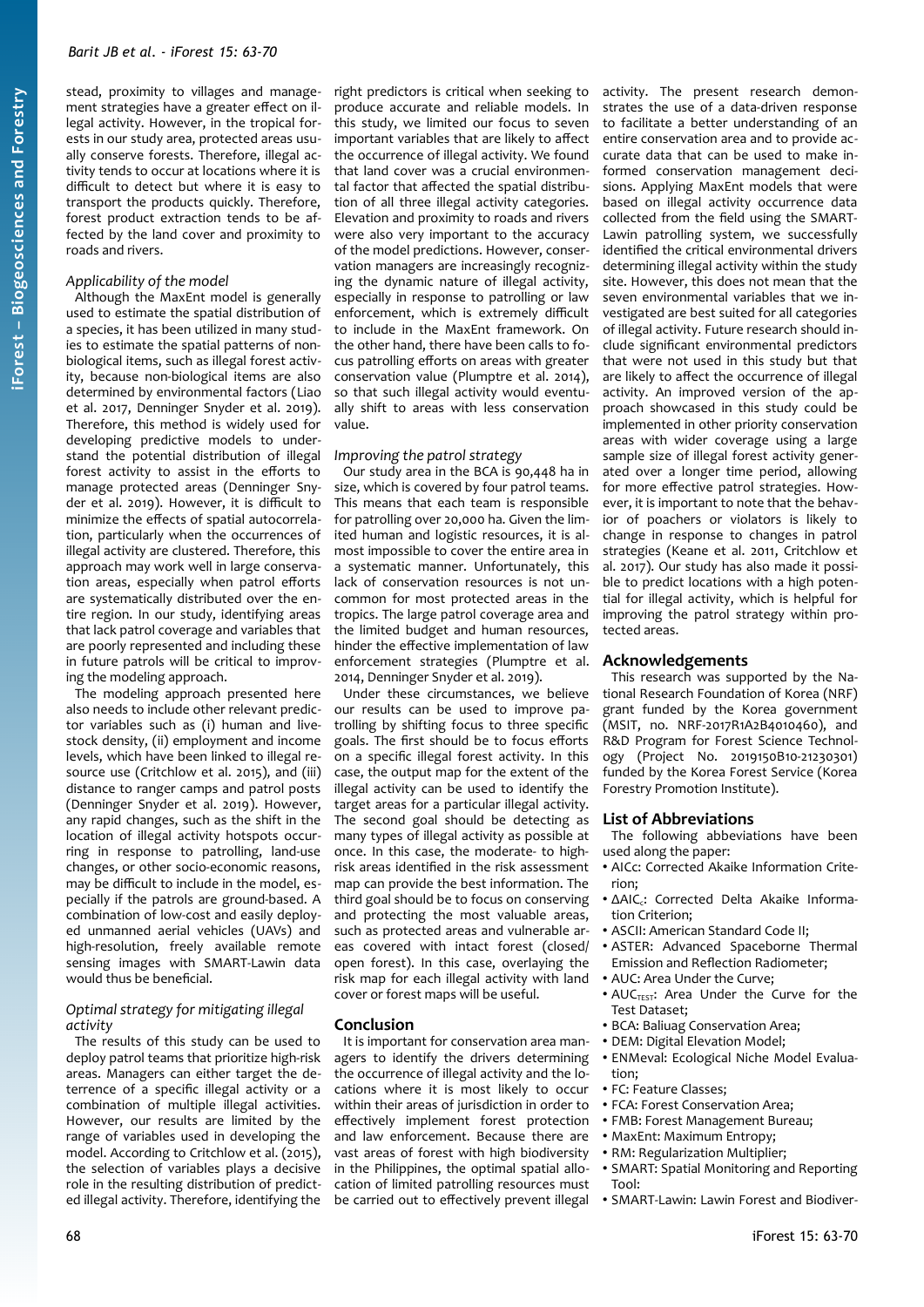## *Modeling the risk of illegal forest activity in SE Philippines*

sity Protection System;

- SMMR: Sierra Madre Mountain Range;
- TSS: True Skill Statistics;
- VIF: Variance Inflation Factor.

#### **References**

- Allouche O, Tsoar A, Kadmon R (2006). Assessing the accuracy of species distribution models: prevalence, kappa and the true skill statistic (TSS). Journal of Applied Ecology 43: 1223-1232. - doi: [10.1111/j.1365-2664.2006.01214.x](https://doi.org/10.1111/j.1365-2664.2006.01214.x)
- Bisson J, Guiang ES, Walpole P, Tolentino D (2003). Better governance critical to reversing forest degradation in Southeast Asia. In: Proceedings of the "12th World Forestry Congress". UN-FAO (Québec City, Canada), no. 0837-A4. [online] URL: [http://www.fao.org/3/XII/0837-A4](http://www.fao.org/3/XII/0837-A4.htm) [.htm](http://www.fao.org/3/XII/0837-A4.htm)
- Carandang AP, Bugayong LA, Dolom PC, Garcia LN, Villanueva MMB, Espiritu NO (2013). Analysis of key drivers of deforestation and forest degradation in the Philippines. Deutsche Gesellschaft für Internationale Zusammenarbeit (GIZ) GmbH, Manila, Philippines, pp. 110.
- Critchlow R, Plumptre AJ, Driciru M, Rwetsiba A, Stokes EJ, Tumwesigye C, Wanyama F, Beale CM (2015). Spatiotemporal trends of illegal activities from ranger-collected data in a Ugandan national park. Conservation Biology 29 (5): 1458-1470. - doi: [10.1111/cobi.12538](https://doi.org/10.1111/cobi.12538)
- Critchlow R, Plumptre AJ, Alidria B, Nsubuga M, Driciru M, Rwetsiba A, Wanyama F, Beale CM (2017). Improving law-enforcement effectiveness and efficiency in protected areas using ranger-collected monitoring data. Conservation Letters 10: 572-580. - doi: [10.1111/conl.12288](https://doi.org/10.1111/conl.12288)
- Denninger Snyder K, Mneney PB, Wittemyer G (2019). Predicting the risk of illegal activity and evaluating law enforcement interventions in the western Serengeti. Conservation Science and Practice 1 (9): 534. - doi: [10.1111/csp2.v1.9](https://doi.org/10.1111/csp2.v1.9)
- DENR-PAWB (2009). New conservation areas in the Philippines project (NewCAPP). Threats to Philippine biodiversity, Department of Environment and Natural Resources-Protected Areas and Wildlife Bureau, Manila, Philippines, pp. 3- 5.
- DENR (2015). Integrated watershed management plan (IWMP) for Angat - Watershed forest reserve. Department of Environment and Natural Resources- Region 3, San Fernando, Pampanga, Philippines, pp. 10-18.
- DENR-FMB (2018). Philippine forestry statistics 2018. Department of Environment Natural Resources - Forest Management Bureau R, Manila, Philippines, pp. 92. [online] URL: [http://](http://forestry.denr.gov.ph/index.php/statistics/philippines-forestry-statistics) [forestry.denr.gov.ph/index.php/statistics/philip](http://forestry.denr.gov.ph/index.php/statistics/philippines-forestry-statistics) [pines-forestry-statistics](http://forestry.denr.gov.ph/index.php/statistics/philippines-forestry-statistics)
- Domingo SN, Manejar AJA (2018). Forest protection in the Philippines. Discussion Paper Series no. 2018-53, Philippine Institute of Development Studies, Quezon City, Philippines, pp. 48- 52.
- Elith J, Graham CH, Anderson RP, Dudik M, Ferrier S, Guisan A, Hijmans RJ, Huettmann F, Leathwick JR, Lehmann A, Li J, Lohmann LG, Loiselle BA, Manion G, Moritz C, Nakamura M, Nakazawa Y, Overton Mc JC, Peterson AT, Phillips SJ, Richardson KS, Scachetti-Pereira R, Schapire RE, Soberón J, Williams S, Wisz MS, Zimmermann NE (2006). Novel methods im-

prove prediction of species' distribution from occurrence data. Ecography 29 (2): 129-151. doi: [10.1111/j.2006.0906-7590.04596.x](https://doi.org/10.1111/j.2006.0906-7590.04596.x)

- Elith J, Leathwick JR (2009). Species distribution models: ecological explanation and prediction across space and time. Annual Review of Ecology Evolution and Systematics 40: 677-697. doi: [10.1146/annurev.ecolsys.110308.120159](https://doi.org/10.1146/annurev.ecolsys.110308.120159)
- Elith J, Phillips SJ, Hastie T, Dudík M, Chee YE, Yates CJ (2011). A statistical explanation of MaxEnt for ecologists. Diversity and Distributions 17 (1): 43-57. - doi: [10.1111/j.1472-4642.2010.](https://doi.org/10.1111/j.1472-4642.2010.00725.x) [00725.x](https://doi.org/10.1111/j.1472-4642.2010.00725.x)
- Finger A, Stolton S, Dudley N (1999). Metals from the forests. Mining and forest degradation. IUCN and WWF, Gland, Switzerland. pp. 36.
- Geronimo MC, Marie Grace Cabansag S, Agnes Reyes S (2016). Indigenous utilization of resources and conservation practices of the Agta of Lupigue, Ilagan City, Isabela, Philippines. In: "EDUCARE" International Journal for Educational Studies, Minda Masagi Press and UMP PurwokertoBandung, Indonesia, Vol. 8 (2), pp. 115-128. [online] URL: [http://www.journals.mind](http://www.journals.mindamas.com/index.php/educare/article/view/749) [amas.com/index.php/educare/article/view/749](http://www.journals.mindamas.com/index.php/educare/article/view/749)
- Hair JF, Black WC, Babin BJ, Anderson RE (2014). Multivariate data analysis. Pearson Education Limited, Harlow, UK, pp. 734.
- Jones KR, Venter O, Fuller RA, Allan JR, Maxwell SL, Negret PJ, Watson JEM (2019). One-third of global protected land is under intense human pressure. Science 360: 788-791. - doi: [10.1126/sci](https://doi.org/10.1126/science.aap9565) [ence.aap9565](https://doi.org/10.1126/science.aap9565)
- Keane A, Jones JPG, Edwards-Jones G, Milner-Gulland EJ (2011). Encounter data in resource management and ecology: pitfalls and possibilities. Journal of Applied Ecology 48: 1164-1173. doi: [10.1111/j.1365-2664.2011.02034.x](https://doi.org/10.1111/j.1365-2664.2011.02034.x)
- Kummer DM (1992). Upland agriculture, the land frontier and forest decline in the Philippines. Philippine Agroforestry Systems Publications 18: 31-46. - doi: [10.1007/BF00114815](https://doi.org/10.1007/BF00114815)
- Lasco RD, Pulhin FB, Sanchez PJ, Villamor GB, Villegas KAL (2008). Climate change and forest ecosystems in the Philippines: vulnerability, adaptation and mitigation. Journal of Environmental Science and Management 11 (1): 1-14.
- Liao Y, Lei Y, Ren Z, Chen H, Li D (2017). Predicting the potential risk area of illegal vaccine trade in China. Scientific Reports 7 (1): 3883.
- Mallari NMD, Jensen A (1993). Biological diversity in norther Sierra Madre, Philippines: its implication for conservation and management. Asia Life Sciences 2 (2): 101-112.
- Merow C, Smith MJ, Silander JA (2013). A practical guide to MaxEnt for modeling species' distributions: what it does, and why inputs and settings matter. Ecography 36: 1058-1069. - doi: [10.1111/j.1600-0587.2013.07872.x](https://doi.org/10.1111/j.1600-0587.2013.07872.x)
- Minter T, Van Der Ploeg J, Pedrablanca M (2014). Limits to indigenous participation: the Agta and the Northern Sierra Madre natural park, the Philippines. Human Ecology 42 (5): 769-778. doi: [10.1007/s10745-014-9673-5](https://doi.org/10.1007/s10745-014-9673-5)
- Muscarella R, Galante PJ, Soley-Guardia M, Boria RA, Kass JM, Uriarte M, Anderson RP (2014). ENMeval: An R package for conducting spatially independent evaluations and estimating optimal model complexity for MAXENT ecological niche models. Methods in Ecology and Evolu-

tion 5: 1198-1205. - doi: [10.1111/2041-210X.12261](https://doi.org/10.1111/2041-210X.12261)

- Muscarella R, Galante PJ, Soley-Guardia M, Boria RA, Kass JM, Uriarte M, Anderson RP (2017). Package "ENMeval", version 0.3.0. Web site. [online] URL: [http://cran.r-project.org/web/pa](http://cran.r-project.org/web/packages/ENMeval/index.html) [ckages/ENMeval/index.html](http://cran.r-project.org/web/packages/ENMeval/index.html)
- Phillips SJ, Dudík M, Schapire RE (2004). A maximum entropy approach to species distribution modelling. In: Proceedings of the "21st International Conference on Machine Learning" (Greiner R, Shuurmans D eds). ACM Press, Banff, Canada, New York, USA, pp. 655-662.
- Phillips SJ, Anderson RP, Schapire RE (2006). Maximum entropy modelling of species geographic distributions. Ecological Modelling 190: 231-259. - doi: [10.1016/j.ecolmodel.2005.03.026](https://doi.org/10.1016/j.ecolmodel.2005.03.026)
- Plumptre AJ, Fuller RA, Rwetsiba A, Wanyama F, Kujirakwinja D, Driciru M, Nangendo G, Watson JEM, Possingham HP (2014). Efficiently targeting resources to deter illegal activities in protected areas. Journal of Applied Ecology 51 (3): 714-725. - doi: [10.1111/1365-2664.12227](https://doi.org/10.1111/1365-2664.12227)
- R Core Team (2020). R: a language and environment for statistical computing. R Foundation for Statistical Computing, Vienna, Austria. [online] URL:<http://www.r-project.org/>
- Radosavljevic A, Anderson RP (2014). Making better Maxent models of species distributions: complexity, overfitting and evaluation. Journal of Biogeography 41 (4): 629-643. - doi: [10.1111/](https://doi.org/10.1111/jbi.12227) [jbi.12227](https://doi.org/10.1111/jbi.12227)
- Remedio EM (2009). An analysis of sustainable fuelwood and charcoal production systems in the Philippines: a case study. In: "Criteria and indicators for sustainable woodfuels: case studies from Brazil, Guyana, Nepal, Philippines and Tanzania" (Rose S, Remedio EM, Trossero MA eds), FAO, Rome, Italy, pp. 133-194. [online] URL:<http://www.fao.org/3/i1321e/i1321e08.pdf>
- Rubas-Leal LC, Washington-Allen RA, Popescu SC, Conner JR (2017). Estimation of aboveground biomass in Mt. Apo natural park in the Southern Philippines using terrestrial LiDAR system. BANWA Series B 12: res005. [online] URL: [http://ojs.upmin.edu.ph/index.php/banwa](http://ojs.upmin.edu.ph/index.php/banwa-b/article/view/325)[b/article/view/325](http://ojs.upmin.edu.ph/index.php/banwa-b/article/view/325)
- Torres AM, Pulhin FB, Lasco RD, Tiburan CL, Eslava DF (2016). Modeling future spatial distribution of *Shorea palosapis* (Blanco) Merr and *Shorea polysperma* (Blanco) Merr in Northern Sierra Madre natural park using Maxent. Journal of Environmental Science and Management 2016 (1): 15-30. [online] URL: [http://ovcre.uplb.](http://ovcre.uplb.edu.ph/journals-uplb/index.php/JESAM/article/view/485) [edu.ph/journals-uplb/index.php/JESAM/article/v](http://ovcre.uplb.edu.ph/journals-uplb/index.php/JESAM/article/view/485)  $i$ ew/ $ABE$
- Tumaneng MR, Tumaneng R, Tiburan CL (2019). Modeling species distribution of *Shorea guiso* (blanco) Blume and *Parashorea malaanonan* (blanco) Merr in mount Makiling forest reserve using Maxent. ISPRS - International Archives of the Photogrammetry, Remote Sensing and Spatial Information Sciences, pp. 441-448. [online] URL: [http://noa.gwlb.de/servlets/MCRFile](http://noa.gwlb.de/servlets/MCRFileNodeServlet/cop_derivate_00049506/isprs-archives-XLII-4-W19-441-2019.pdf) [NodeServlet/cop\\_derivate\\_00049506/isprs-arc](http://noa.gwlb.de/servlets/MCRFileNodeServlet/cop_derivate_00049506/isprs-archives-XLII-4-W19-441-2019.pdf) [hives-XLII-4-W19-441-2019.pdf](http://noa.gwlb.de/servlets/MCRFileNodeServlet/cop_derivate_00049506/isprs-archives-XLII-4-W19-441-2019.pdf)
- USAID/B+WISER (2018). The Lawin forest and biodiversity protection system manual. Module 2: purpose-driven patrolling. Chemonics International Inc, Washington, DC, USA. [online] URL: [http://forestry.denr.gov.ph/index.php/pub](http://forestry.denr.gov.ph/index.php/publications/2020) [lications/2020](http://forestry.denr.gov.ph/index.php/publications/2020)